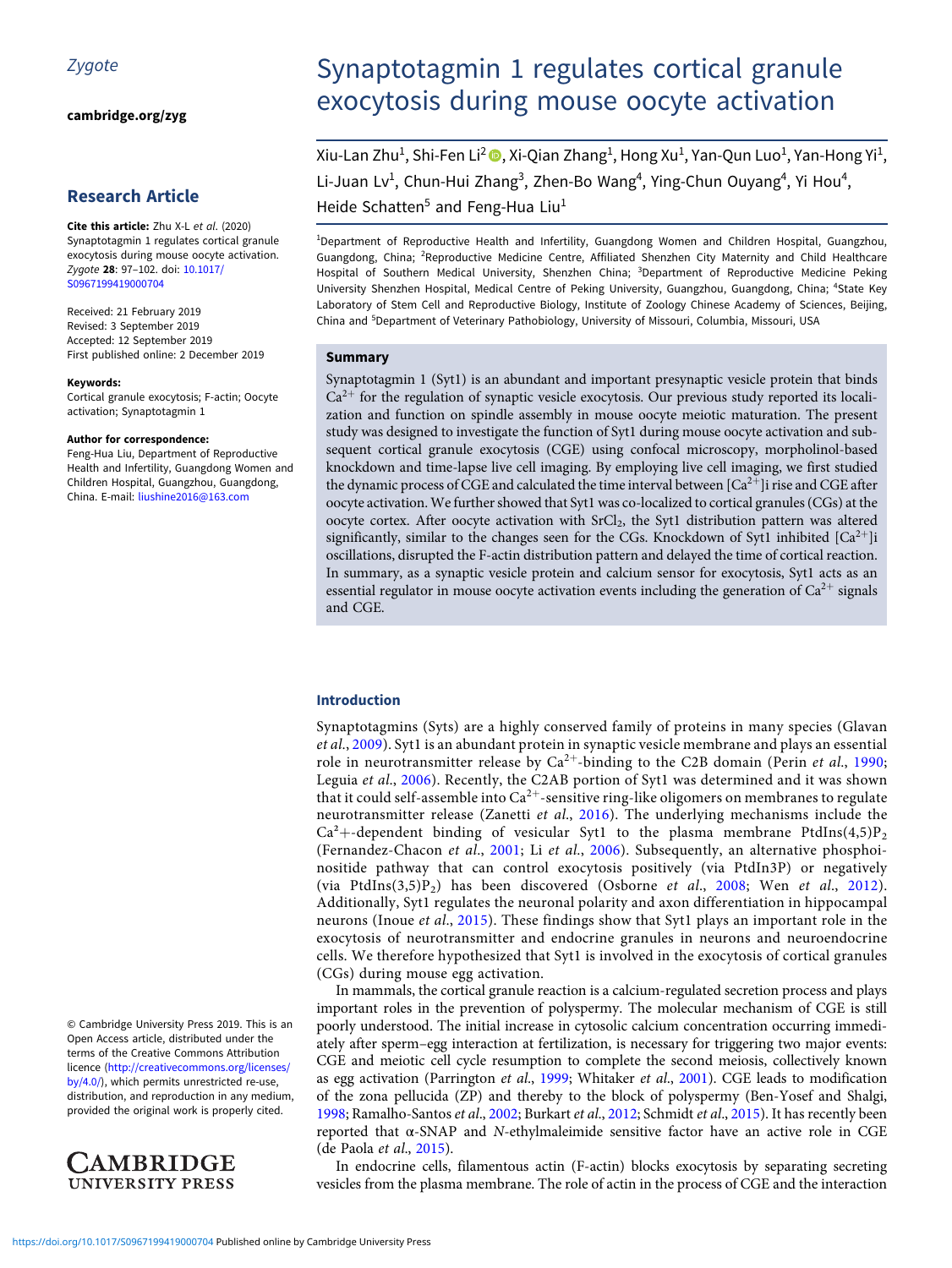between actin and protein kinase C (PKC) in rat CGE at fertilization or parthenogenetic activation have been reported (Eliyahu et al., [2005\)](#page-5-0). F-actin is recruited to secretory sites and plays important roles in modulating intracellular  $Ca^{2+}$  release and CGE in starfish eggs and the formation of the fertilization envelope, as well as the control of monospermy and sperm entry (Kyozuka et al., [2008;](#page-5-0) Puppo et al., [2008;](#page-5-0) Chun et al., [2010](#page-5-0)). The actin cytoskeleton also plays a part in sperm capacitation and acrosomal exocytosis; and F-actin stabilizes structures generated by exocytosis and supports the physiological progression of the process (Meunier and Gutierrez, [2016;](#page-5-0) Shabtay and Breitbart, [2016](#page-5-0); Romarowski et al., [2016\)](#page-5-0). It has further been reported that actin plays significant roles in nearly all aspects of the fertilization process, including sperm– egg interaction and the subsequent events: the generation of  $Ca^{2+}$ signals, sperm penetration, CGE and the block to polyspermy. All these events are profoundly affected by the dynamic restructuring of the egg cortical actin cytoskeleton (Puppo et al., [2008](#page-5-0)).

Recently, we reported the spindle pole localization and function of Syt1 in the mouse oocyte meiotic maturation process (Zhu et al., [2012\)](#page-5-0). It was further localized at the cortex of the mouse oocyte in a similar pattern as the cortical granule localization, but its function correlated with this localization remains unknown. Aimed at identifying whether Syt1 is involved in oocyte activation and subsequent CGE, we designed the present study to investigate the function of Syt1 during oocyte activation using Syt1 knockdown by Syt1 specific-domain morpholinol (MO) and live cell imaging. We found that Syt1 depletion affected intracellular  $[Ca^{2+}]$ i oscillations, the F-actin distribution pattern and CGs exocytosis.

# Materials and methods

All chemicals and culture medium were purchased from Sigma Chemical Company (St. Louis, MO, USA) except for those specifically mentioned. Oocyte collection and culture were the same as previously described (Zhu et al., [2012\)](#page-5-0).

### Immunofluorescence and confocal microscopy

Oocytes were fixed, permeabilized and blocked according to previous methods, then incubated with rabbit anti-Syt1 antibody (Abcam; 1:200), mouse polyclonal anti-F-actin-FITC (Sigma;1:100), respectively, overnight at 4°C. After three washes with PBS containing 0.1% Tween 20 and 0.01% Triton X-100 for 5 min each, the oocytes were labelled with Cy5-anti-rabbit IgG (Jackson; 1:100) for 1 h at room temperature and then washed three times with PBS containing 0.1% Tween-20 and 0.01% Triton X-100. Propidium iodide (PI) was used to detect DNA. Finally, the oocytes were examined with a confocal laser scanning microscope (Zeiss LSM 510 META or Zeiss LSM 710 META, Germany).

# Staining and observation of CGs

The ZP was removed by treating oocytes with Tyrode's Solution Acidic (Sigma Chemical Co.). After being washed three times in a washing solution (M2 supplemented with 0.3% BSA and 0.01% TritonX-100), oocytes were fixed, blocked and permeabilized. Oocytes were washed two additional times (5 min each) in blocking solution and then cultured in 100 mg/ml fluorescein isothiocyanate (FITC)-labelled lens culinaris agglutinin (LCA; Sigma Chemical Co.) in M2 for 30 min in the dark. Finally, the oocytes were washed three times. PI was used to detect DNA. Then oocytes were observed with a confocal laser scanning microscope.

## Parthenogenetic activation

Oocytes were cultured for 12–14 h in M16 medium, corresponding to metaphase II (MII) stages and parthenogenetically activated with SrCl<sub>2</sub>. SrCl<sub>2</sub> (10 mM in CZB medium) was freshly prepared for use. MII eggs were incubated for 1–2 h in the CZB medium with SrCl<sub>2</sub> and followed by additional incubation in CZB medium without SrCl<sub>2</sub>, then used for subsequent immunofluorescence experiments.

# Microinjection of Syt1 or control morpholinol antisense oligos MO and lifeact-green fluorescent protein (GFP) mRNA

MO sequence (Gene Tools) of Syt1-MO (GENE TOOLS, LLC, 5'-GACTGGCACTCACCATTTTTGGTTC-3') and control-MO (GENE TOOLS, LLC, 5'-CCTCTTACCTCAgTTACAATTT-ATA-3') was designed as previously described. Microinjections were performed as previously reported (Zhu et al., [2012](#page-5-0)). To examine how Syt1 knockdown disrupted the mouse oocyte activation process and injected 1 mM Syt1-MO or control-MO into GV oocytes. Each oocyte received approximately 10 pl Syt1-MO, or control-MO. After microinjection, the oocytes were maintained for 24 h in 2.5 mM milrinone M2 medium, then thoroughly washed and transferred into fresh M16 medium for culture. After 12 h of culture, oocytes were activated with  $SrCl<sub>2</sub>$ . Finally, lifeact-GFP mRNA was microinjected into GV oocytes and cultured to analyse how the Syt1 knockdown disrupted the F-actin pattern. Then the oocytes were observed. Each experiment consisted of three separate replicates and approximately 200–300 oocytes were injected in each group.

# Measurement of  $[Ca^{2+}]\hat{i}$  and CGE

To examine how Syt1 knockdown influenced the intracellular  $[Ca^{2+}]$ i and CGs distribution changes in mouse oocytes, MII eggs were collected as described and loaded with the  $Ca^{2+}$ -sensitive dye, fura-3-AM and TMA-DPH probe. We labelled the injected and activated oocytes with 20 μM Fluo-3 AM probe (20 μM; Molecular Probes, Eugene, OR, USA) to detect  $Ca^{2+}$  concentration fluctuation and 50  $\mu$ M TMA-DPH fluorescence probe (T204, Molecular Probes, Eugene, OR) was used to detect CGs changes. Free  $\lceil Ca^{2+} \rceil$ i and CGE was analysed by monitoring the fluorescence level using a Perkin Elmer precisely Ultra VIEW VOX Confocal Imaging System.

 $[Ca^{2+}]i$ , CGs and F-actin dynamics and microtubule and chromosome images were recorded on a Perkin Elmer precisely Ultra VIEW VOX Confocal Imaging System.We used a narrow band pass enhanced green fluorescent protein (EGFP) and red fluorescent protein (RFP) filter set and a 30% cut neutral density filter from Chroma. Exposure time was set ranging between 300 and 800 ms depending on the Fluo-3 AM fluorescence probe, TMA-DPH fluorescence probe, and lifeact-GFP fluorescence levels. The acquisition of digital time-lapse images was controlled by the IP Laboratory (Scanalytics) or AQM6 (and or/kinetic imaging) software packages. Confocal images of  $Ca^{2+}$ , CGs, F-actin, spindle and chromosomes in live oocytes were acquired with a  $\times 10$  or  $\times 20$  magnification oil objective on a spinning disc confocal microscope (Perkin Elmer).

# Data analysis

For each treatment, at least three replicates were performed. Statistical analyses were conducted by analysis of variance. Differences between treated groups were analysed by t-test using SPSS13.0 software (SPSS Inc, Chicago, IL, USA). Data are expressed as mean ± standard error of the mean (SEM) and  $P < 0.05$  is considered significant.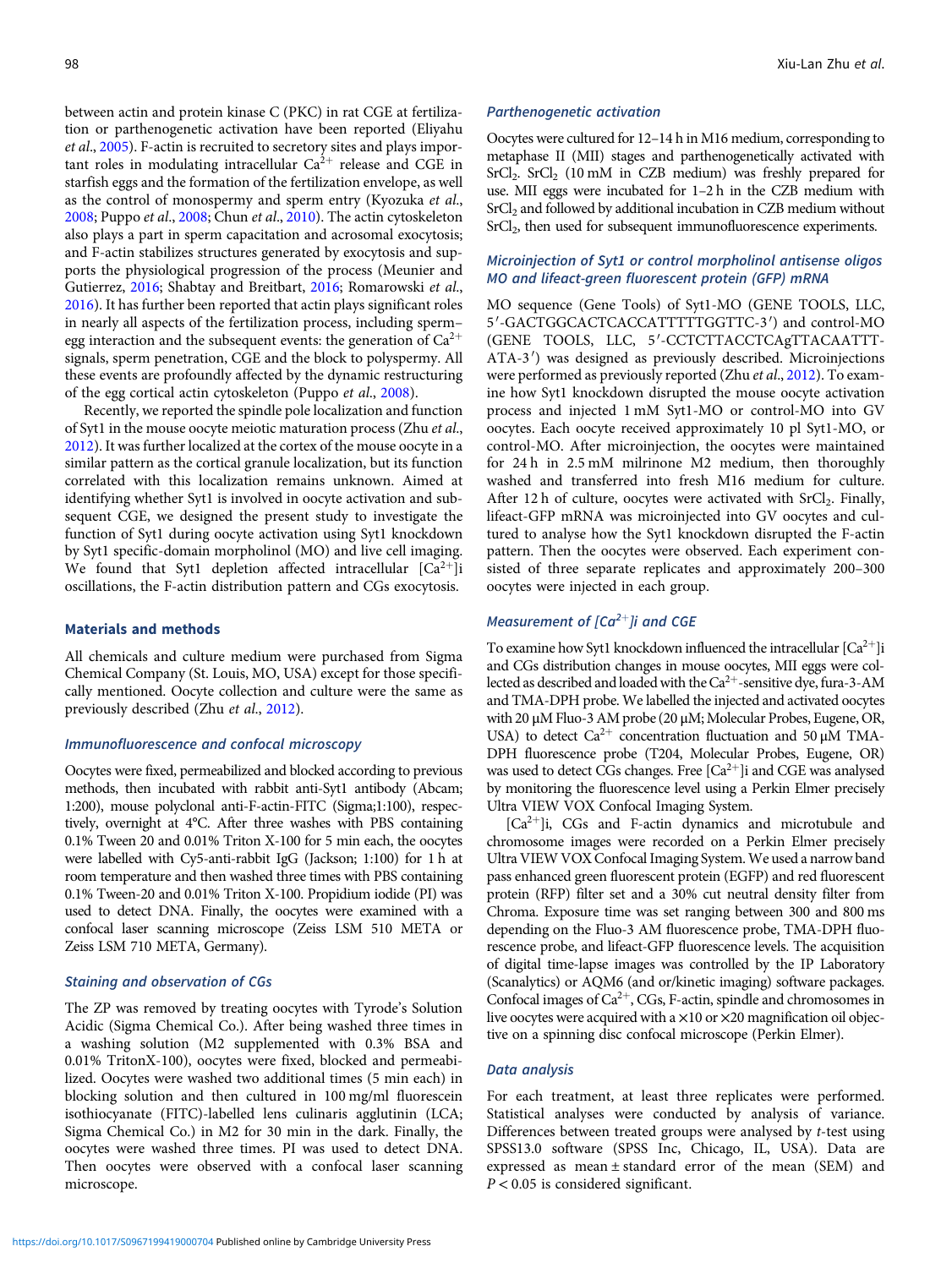

**Figure 1.** The time of  $[Ca^{2+}]}$  rise, CGE and the time interval between them after SrCl<sub>2</sub> stimulation of mouse oocytes. We cultured oocytes for 12 h, corresponding to the MII stage, activated them with SrCl<sub>2</sub> and then examined the time of [Ca<sup>2+</sup>]i rise, CGE and the time interval. Oocytes were loaded with the Ca<sup>2+</sup>-sensitive dye (red) and TMA-DPH (blue) and examined by monitoring the fluorescence level using a Perkin Elmer precisely Ultra VIEW VOX Confocal Imaging System.

## Results

# Time course of CGE after  $SrCl<sub>2</sub>$  stimulation in mouse oocytes

Taking advantage of our live cell imaging system, we analysed the time of  $[Ca^{2+}]$ i rise, CGE and the time interval between them. As shown in Fig. 1, the  $\lceil Ca^{2+} \rceil$ i rise lasted for 22.51  $+$  4.29 min. The time interval from the beginning of  $[Ca^{2+}]$ i decline to TMA fluorescence rise was −60 s to 60 s; The difference between the decline time of  $[Ca^{2+}]$ i to TMA fluorescence peak was  $5.25 + 1.01$  min.

## Co-localization of Syt1 and CGs during mouse oocyte meiotic maturation

We cultured oocytes for 0 h, 8 h and 12 h, when most oocytes had reached the GV, MI and MII stages, respectively and collected oocytes to investigate the subcellular localization of Syt1 and CGs during meiotic maturation. Mouse oocytes were processed for immunofluorescence staining at different stages of maturation. As shown in Fig. 2, Syt1 was distributed in the same pattern as that at of CGs. Both were located beneath the oolemma except for the area under which the spindle was located at the animal pole.

# CGE and Syt1 re-distribution induced by  $SrCl<sub>2</sub>$  activation

We collected MII eggs and activated these with  $SrCl<sub>2</sub>$ ; then we examined the localization changes of CGs and Syt1. As shown in Fig. [3,](#page-3-0) Syt1 and CGs were co-localized homogenously at the cortex before oocyte activation. After the SrCl<sub>2</sub> activation, both CGs and Syt1 staining showed congression as observed at the oocyte cortex or the equatorial plane, indicating exocytosis of CGs in mouse oocytes.

# Knockdown of Syt1 inhibited intracellular  $[Ca^{2+}]$ i oscillations and delayed CGs exocytosis

To determine the roles of Syt1 in the mouse oocyte activation process, we knocked down Syt1 by its specific MO injection. To further determine the roles of Syt1 in mouse oocyte meiosis, we knocked down Syt1 by its specific MO injection. Western blot analysis showed that the expression level of Syt1 became significantly reduced (Fig. [4](#page-3-0)A, B). We used the live cell imaging system to observe dynamic changes of  $[Ca^{2+}]$ i and CGs after Syt1 depletion.



Figure 2. Subcellular co-localization of Syt1 and CGs. Samples were collected after oocytes had been cultured for 0, 8 and 12 h, corresponding to GV, MI and MII stage, respectively. Then oocytes were fixed and stained for Syt1 (pink), CGs (green) and DNA (red) and co-localization of CGs and Syt1 beneath the plasma membrane except for the spindle located region was observed. Bar represents 10 μm

In our previous reports, Syt1 knockdown disturbed the metaphase–anaphase transition and PB1 extrusion, while there was still a portion (about 45%) of the first polar body (PB1) extruded oocytes in the Syt1-MO group, which was lower than the control-MO group (about 60%) (Zhu et al., [2012\)](#page-5-0). Subsequently, eggs still with PB1 were collected after knockdown and incubated as previously described (Zhu et al., [2012\)](#page-5-0), then the ZP was removed by a short incubation in acid Tyrode medium. The eggs without ZP were activated with  $SrCl<sub>2</sub>$  and loaded with the  $Ca^{2+}$ -sensitive dye, fura-3-AM and the cortical granule molecular probe, TMA-DPH, respectively. Free  $[Ca^{2+}]$ i and CGE were analysed. As shown in Fig [4](#page-3-0)C, Fig. [S](https://doi.org/10.1017/S0967199419000704)1A and Video 1, in the control-MO group,  $Ca^{2+}$  oscillations were obvious and maintained for about 30 min; meanwhile, in the Syt1-MO group,  $Ca^{2+}$  oscillations were not observed (Fig [4D](#page-3-0), Fig. [S](https://doi.org/10.1017/S0967199419000704)1B and Video 2). In Fig. [5](#page-4-0)A, Fig. [S](https://doi.org/10.1017/S0967199419000704)2A and Video 3, we could see that CGs fluorescence density increased sharply with sudden oocyte volume expansion and it was maintained at a platform level in the control-MO oocytes; subsequently, the contents of the CGs were released from the parthenogenic oocytes and some fluorescence spread over the ooplasm. However, in the Syt1-MO group (Fig. [5](#page-4-0)B, Fig. [S](https://doi.org/10.1017/S0967199419000704)2B and Video 4), CGs fluorescence intensity increased slowly and a volume increase followed, when compared with the control-MO oocytes. However, the exocytosis process was not observed and the fluorescence was mainly distributed at the cortex. The sudden change of the fluorescence is presented as mean ± SEM. The time in the control-MO group  $(4.61 \pm 1.40 \text{ s})$  was significantly decreased compared with that in the Syt1-MO group  $(10.80 \pm 2.47 \text{ s})$   $(P < 0.05)$ .

# Knockdown of Syt1 disrupted F-actin structure

In the control-MO group, we could clearly see the F-actin cap above the chromosome location and the distribution of F-actin beneath the plasma membrane. In the Syt1-MO injection group, the F-actin cap was not evident and oocytes exhibited an extra ring structures (Fig. [6\)](#page-4-0). To determine in more detail the function of Syt1 on F-actin organization, we employed live cell imaging to observe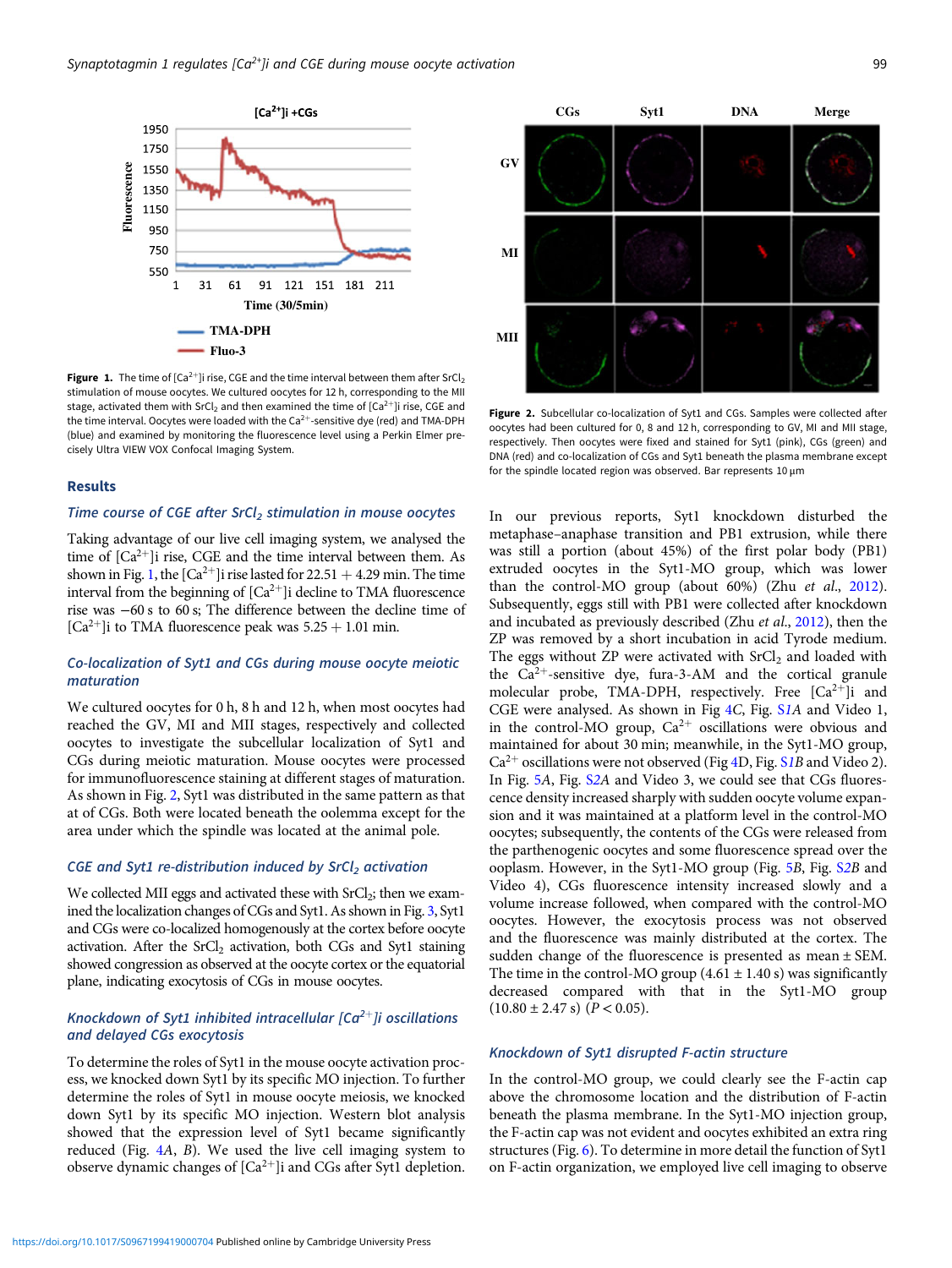<span id="page-3-0"></span>

Figure 3. Subcellular localization of Syt1 and CGs at the cortex and equatorial plane of mouse oocytes before and after SrCl<sub>2</sub> activation. Samples were collected after oocytes had been cultured for 12 h (SrCl<sub>2</sub>-0 h), corresponding to the MII stage and activated for 1 h with SrCl<sub>2</sub> (pSrCl<sub>2</sub>-1 h) Oocytes were fixed and stained for Syt1 (pink), CGs (green) and DNA (red). Bar represents 10 μm



Figure 4. Syt1 knockdown prevents [Ca<sup>2+</sup>]i oscillations in activated MII oocytes. After microinjection of Syt1-MO or control-MO, oocytes were incubated in M2 medium containing 2.5 mM milrinone for 24 h, then transferred to milrinone-free M16 medium to culture for 12 h and finally MII eggs were collected and loaded with the Ca<sup>2+</sup>-sensitive dye, fura-3-AM. Free [Ca<sup>2+</sup>]i was determined by monitoring the fluorescence level using a Perkin Elmer precisely Ultra VIEW VOX Confocal Imaging System. (A) Western blotting of syt1 in the Syt1-MO group and control-MO group. (B) Compared with the control-MO group, Syt1 knockdown resulted in downregulation of protein levels by 49.33% ± 5.46% (P < 0.001) (C) In the control-MO group, Ca<sup>2+</sup> oscillations were obvious and maintained for about 30 min. (D) In the Syt1-MO group, there were no Ca<sup>2+</sup> oscillations.

the cap and changes of F-actin by time-lapse microscopy. The GV oocytes were injected with lifeact-GFP (lifeact-GFP was used to examine F-actin) and Syt1-MO or control-MO. In the control-MO group, the cap was observed (Fig. S[3A](https://doi.org/10.1017/S0967199419000704) and Video 5), while in the Syt1-MO group, no actin cap was visible (Fig. S[3B](https://doi.org/10.1017/S0967199419000704) and Video 6).

In summary, we firstly described the dynamic process of  $[Ca^{2+}]$ i rise and CGE and we calculated the time interval between the  $[Ca^{2+}]$ i change and CGE. We further showed for the first time that Syt1, as a synaptic vesicle molecule, plays an essential role in the generation of  $Ca^{2+}$  signals, actin distribution and cortical granule exocytosis (CGE) in mouse oocyte activation.

# **Discussion**

The cortical granule reaction is the primary event after mammalian eggs are activated by sperm or chemicals, including fusion of the CG membranes with the oocyte plasma membrane, followed by CG content release. The cortical reaction primarily prevents polyspermy by ZP and egg membrane modifications and by allowing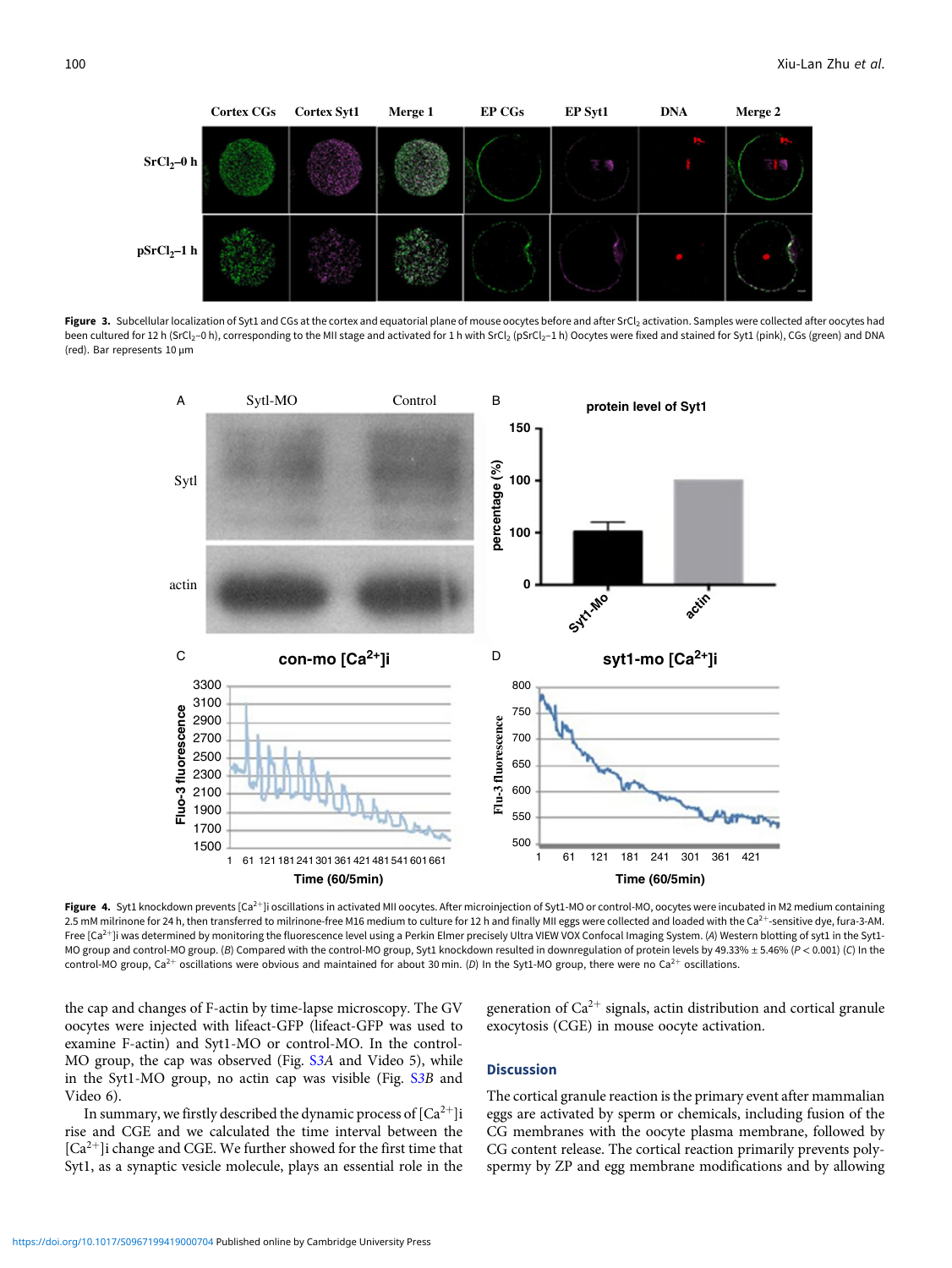<span id="page-4-0"></span>

perivitelline space formation. However, the mechanisms underlying CG exocytosis concerning these events are still largely unknown. Syt1, acting as a synaptic vesicle protein, was identified as a calcium sensor for exocytosis in synaptic vesicles and secretory vesicles (Kanno and Fukuda, [2008;](#page-5-0) Xu et al., [2009](#page-5-0); Breuer et al., [2010](#page-5-0); Varodayan et al., [2011\)](#page-5-0). But its function for exocytosis in mouse oocyte activation was unknown.

In our study, we observed the CGE and  $[Ca^{2+}]$ i oscillation behaviours in mouse parthenogenetic oocytes. By using live cell imaging, we firstly studied the dynamic and unique process of CGE and the precise  $\lbrack Ca^{2+}\rbrack$ i oscillation process. CGs fluorescence intensity increased sharply with sudden oocyte volume expansion; it was maintained at a plateau level, followed by cortical granule content released from the oocytes. At the same time we analysed each specific time event. Our data showed that the  $[Ca^{2+}]i$ oscillations lasted  $22.51 + 4.29$  min; The time interval from the beginning of the  $[Ca^{2+}]$ i decline to the TMA fluorescence rise was −60 s to 60 s; The time difference from the decrease of  $[Ca^{2+}]$ i to the TMA fluorescence peak was  $5.25 + 1.01$  min.  $SrCl<sub>2</sub>$  is a known activator of mouse eggs. It has been reported that  $SrCl<sub>2</sub>$  effectively activated rat eggs and triggered development to the blastocyst stage (Tomashov-Matar et al., [2005;](#page-5-0) Fujii and Funahashi, [2008\)](#page-5-0). Sr<sup>2+</sup> enters cytosolic Ca<sup>2+</sup> store through Ca<sup>2+</sup> channels by exchanges, so that free  $Ca^{2+}$  enters the cytoplasm to induce a  $[Ca^{2+}]$ i rise, which in turn causes the CGE.

We showed that Syt1 distributed at the cortex and played a critical role in the generation of  $Ca^{2+}$  signals and CGE in mouse oocytes. Syt1 was co-localized with CGs at the cortex in mouse oocytes. Sty1 and CGs displayed a complete synchronized change when mouse oocytes were activated. Our previous results have shown that Syt1 knockdown disturbed the metaphase–anaphase transition and PB1 extrusion  $(P < 0.05)$  (Zhu et al., [2012\)](#page-5-0). However, some oocytes still extruded the PB1 after Syt1 knockdown; this may be because oocytes showed different degrees of spindle disorganization and chromosome misalignment and those with only a slight damage still extruded the PB1 after prolonged culture. Indeed, mouse oocytes can undergo the metaphase-toanaphase transition and polar body emission in the presence of a small number of misaligned chromosomes (Gui and Homer, [2012](#page-5-0); Kolano et al., [2012](#page-5-0)).

Time-lapse microscopy revealed that knockdown of Syt1 in oocytes disrupted the intracellular  $[Ca^{2+}]$ i oscillations and CGE. Syt1 is a calcium sensor for exocytosis in synaptic and secretory vesicles. In mouse oocytes, the cortical reaction and CGE are based on similar mechanisms of exocytosis in synaptic and secretory vesicles. Previous research has confirmed that Syt1 contains two C-terminal cytoplasmic  $Ca^{2+}$  binding domains and that neurotransmitter and secretory granule release were induced by a Figure 5. Syt1 knockdown prevents CGE in activated MII oocytes. After microinjection of Syt1-MO or control-MO, oocytes were incubated in M2 medium containing 2.5 mM milrinone for 24 h, then transferred to milrinone-free M16 medium to culture for 12 h and finally MII eggs were collected, loaded with the TMA-DPH and activated by SrCl<sub>2</sub>. The CGs fluorescence distribution changes were determined. (A) In the control-MO group, CGs fluorescence density increased sharply and was maintained at a platform level. (B) In the Syt1-MO group, CGs fluorescence density increased slowly, compared with the control-MO oocytes.



Figure 6. Depletion of Syt1 caused abnormal F-actin organization in MII oocytes. After microinjection of Syt1 or control-MO, the oocytes were incubated in M2 medium containing 2.5 mM milrinone for 24 h, then transferred to milrinone-free M16 medium. Oocytes microinjected with Syt1 or control-MO were collected at 12 h of culture in fresh M16 medium. Compared with the control oocytes, in the Syt1-MO injection group, the cap of F-actin in oocytes was not evident, in which chromosomes were closely located with a discontinuous F-actin layer beneath the plasma membrane. The oocytes were double stained for F-actin (green) and DNA (red). Bar represents 10 μm.

 $Ca<sup>2+</sup>$  –dependent and –independent pathway facilitating exocytosis and endocytosis. Therefore, our results indicate a high linkage between Syt1 and the  $Ca^{2+}$  mechanisms involved in CGE of mouse oocytes.

F-actin blocks exocytosis in endocrine cells. It is involved in the sperm acrosome reaction or egg CGE, sperm capacitation, fertilization or parthenogenetic activation and its functions in intracellular  $Ca^{2+}$  release and CGE are confirmed in starfish eggs (Eliyahu et al., [2005;](#page-5-0) Kyozuka et al., [2008;](#page-5-0) Puppo et al., [2008;](#page-5-0) Chun et al., [2010](#page-5-0)). We found that depletion of Syt1 disrupted the F-actin structure and time-lapse microscopy showed that the cap of F-actin in oocytes disappeared and its distribution pattern was altered in the Syt1-MO injection group. Therefore, we think the cortical F-actin (see Fig. 6) is the cause of the perturbed  $Ca^{2+}$  signals and CGs exocytosis, therefore inducing the structural changes of Syt1-MO. Our previous studies showed that Syt1 might act as an MTOC-associated protein and play an important role in coordi-nating MTOC and microtubule functions (Zhu et al., [2012\)](#page-5-0).